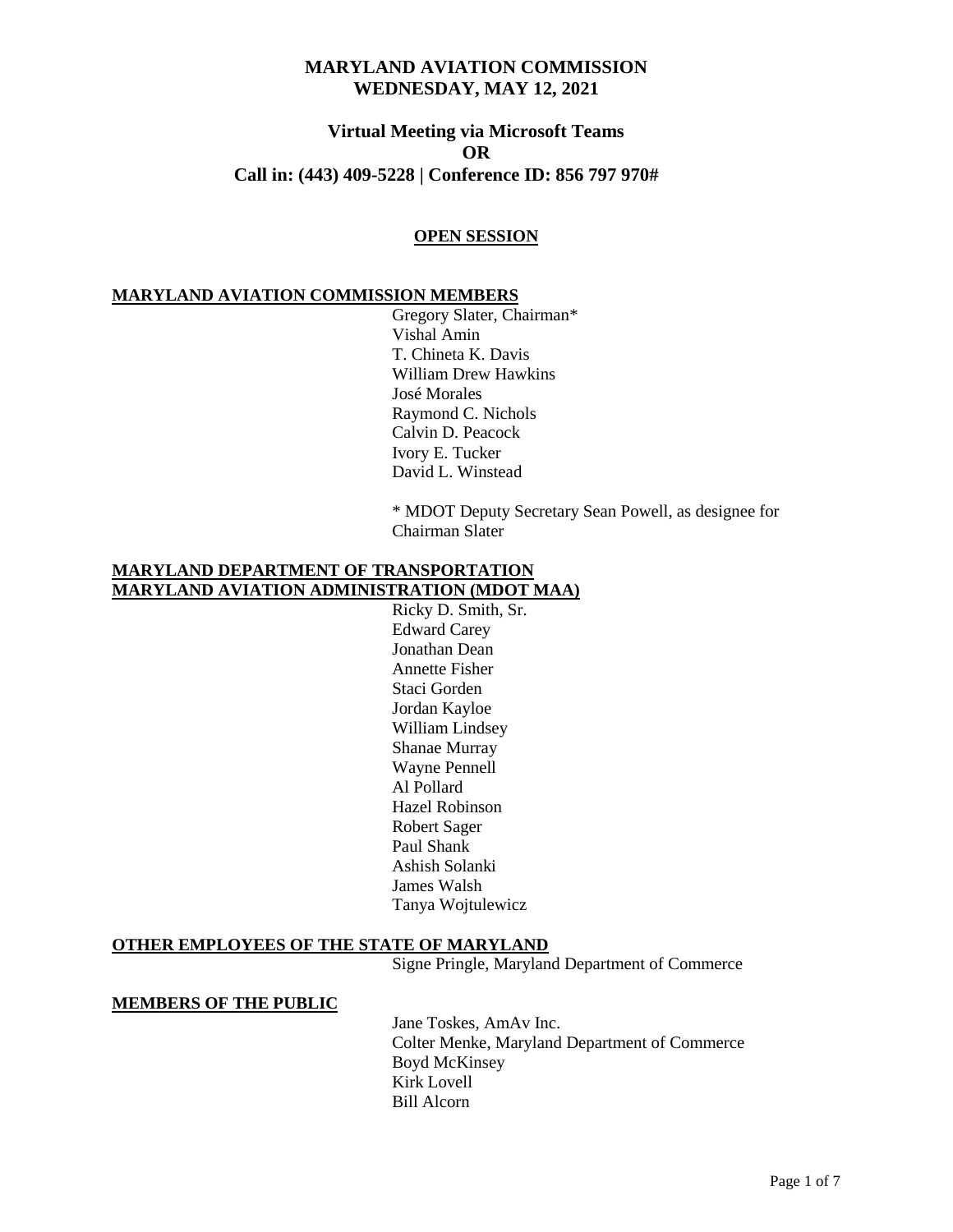# **Virtual Meeting via Microsoft Teams OR Call in: (443) 409-5228 | Conference ID: 856 797 970#**

Deputy Secretary Sean Powell called the meeting to order at 1:00 p.m.

**WELCOME AND APPROVAL OF MINUTES** – Deputy Secretary Sean Powell Deputy Secretary Powell welcomed commissioners to the meeting.

Upon request for a motion to approve the minutes of the March 17 Commission meeting, it was so moved by Commissioner Hawkins, seconded by Commissioner Winstead, and approved unanimously.

### **EXECUTIVE DIRECTOR'S REPORT and FUEL SHORTAGE BRIEFING** – Ricky Smith and Wayne Pennell

## **Fuel Shortage Briefing:**

MAA has been working with Colonial Pipeline during the recent pipeline shut down and has received several batches of fuel. Jet fuel inventory is on hand at both BWI and Martin State, and there is no interruption in air service. MAA is in communication with its fuel provider daily, and they have begun communications with the State of Maryland's fuel provider as well.

Ricky commended Wayne Pennell and his team for their collaboration with a cohort of stakeholders during this challenging period.

## **Legislative Update:**

MAA has received the following Federal assistance during the pandemic:

CARES Act – provided \$87.6 million for BWI and \$157,000 for MTN in FY 2020. CRRSA Act– provides \$21.3 million for BWI and \$91,162 for MTN in FY 2021. ARP Act– awaiting further guidance from the FAA before funding is allocated.

An update was provided on state bills impacting MAA:

HB 1012

-Labor and Employment - Reinstatement of Employment - Employees at Baltimore/Washington International

-Thurgood Marshall Airport (BWI "Thurgood Marshall Workers" Right to Reinstatement Act) -The bill was moved unfavorable in Committee and did not pass.

### HB 1304 / SB 705

-State Airports - Commercial Activity - Rental Vehicles and Peer-to-Peer Car Sharing -SB 705 passed out of the Senate but was tabled in the House Economic Matters Committee and did not pass. Will probably be reintroduced in the 2022 Session.

### SB 772

-Small Business COVID–19 Relief Act of 2021 -The bill was not provided a vote in Committee and did not pass.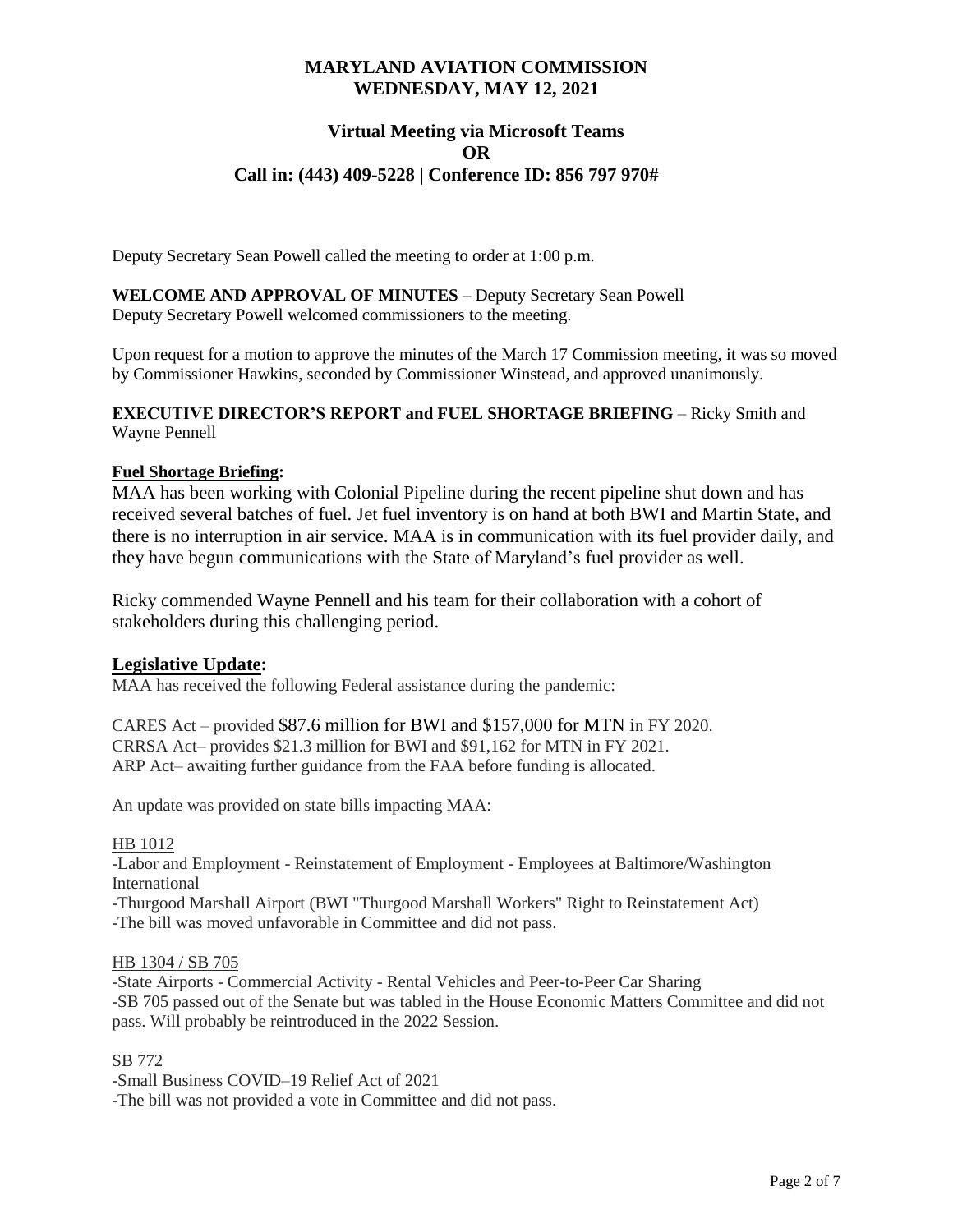# **Virtual Meeting via Microsoft Teams OR Call in: (443) 409-5228 | Conference ID: 856 797 970#**

HB 304 & SB 88 -State and Local Government - Participation in Federal Immigration Enforcement -The bills did not pass.

HB 685 & SB 107 -Secure Maryland Wage Act -SB 107 passed both chambers with amendments.

### **Strategic Plan Update:**

The Strategic Plan is the roadmap for MAA. It will lead the organization through the next four years and beyond. In embarking on the Strategic Plan Update (FY 2021-2024), we have reset expectations and refined strategies and objectives. Thus, the title of the publication is "Re-Imagined Opportunity."

Some of the major changes since the first strategic plan (Strategic Plan FY 2017-2020):

• The first strategic plan was foundation setting. This strategic plan update builds on that foundation to position MAA to build upon the successes achieved in the first plan.

• MAA's vision, mission, mean, values, and strategic plan goals remains the same. The objectives and strategic initiatives have been updated to reflect the work that is pertinent over the four years of this strategic plan to achieve the vision, mission, mean, values, and goals.

• As a result of the pandemic, MAA developed a Pandemic Recovery Plan that was incorporated into this strategic plan update, identifying three pandemic recovery related objectives, as well as a number of strategic initiatives and performance measures.

Now that the plan has launched, the next step is to assign initiatives to Division Chiefs. Then, Chiefs will assign parts of initiatives to Deputy Chiefs and Directors. Various components of the initiatives will cascade down throughout the organization. In addition to achieving organizational goals, employees will work towards achieving individual goals through the creation of individual work plans.

### **BUSINESS DEVELOPMENT & MANAGEMENT** – James Walsh

An overview of MAA's pandemic recovery federal relief sources and uses was provided:

- CARES Act provided \$87.6 million for BWI and \$157,000 for MTN in FY 2020.
- CRRSA Act– provides \$21.3 million for BWI and \$91,162 for MTN in FY 2021.
- ARP Act– provides \$84.1 million (estimate). MAA is awaiting further guidance from the FAA before funding is allocated.

For CARES funding, the allocation of funds is as follows: \$60.8 million – operating expenses \$12.6 million – capital project expenses \$13.3 million – debt service

For CRRSA funding, the allocation of funds is as follows: \$20.0 million – PFC Debt / MDOT Loan repayment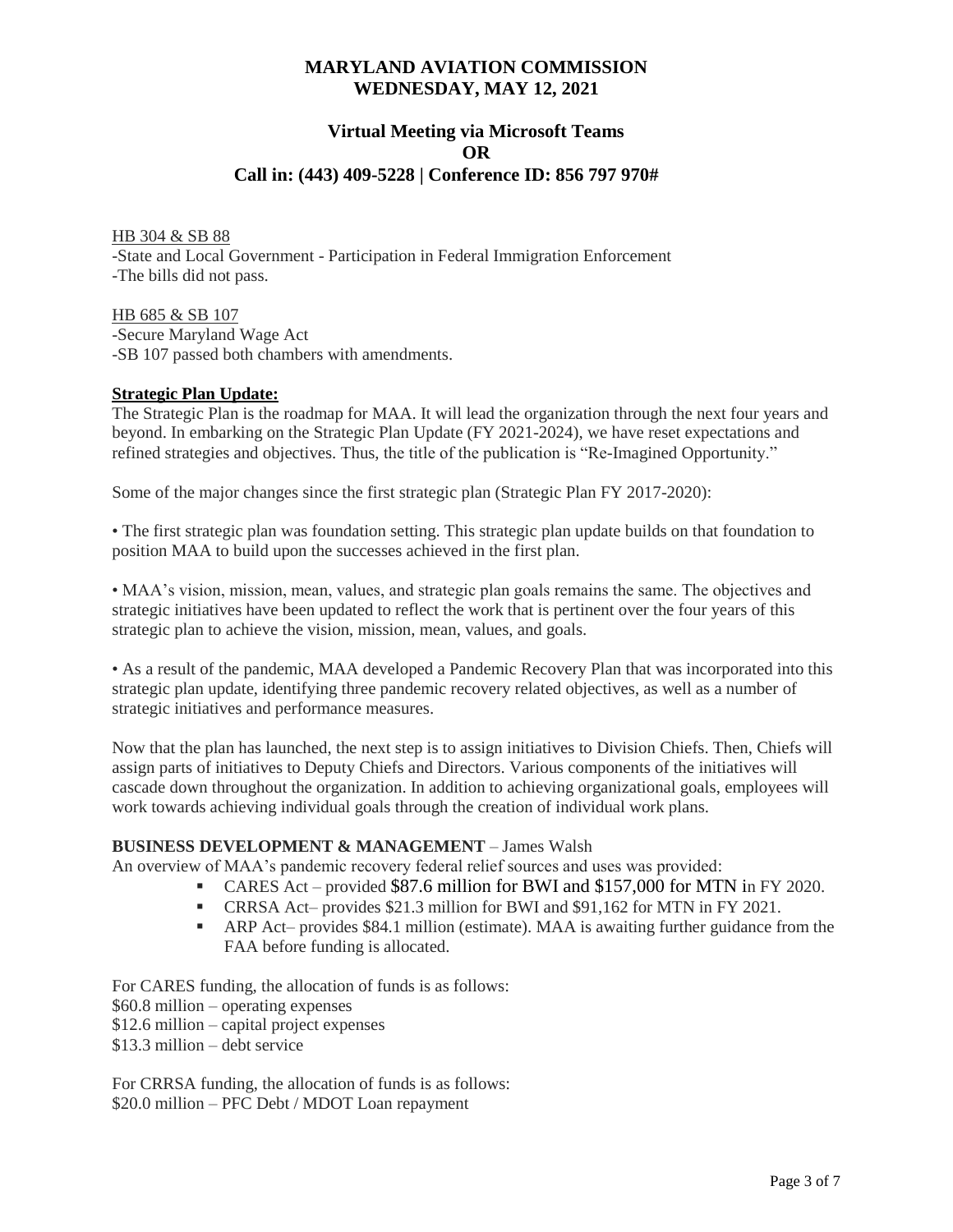### **Virtual Meeting via Microsoft Teams OR Call in: (443) 409-5228 | Conference ID: 856 797 970#**

\$2.8 million – directed to the Transportation Trust Fund as revenue \$1.3 million – reimburse MAA for COVID-related expenses

For ARP funding, the request for allocation of funds is as follows: \$80 million – PFC Debt / MDOT loan repayment \$11.4 million – directed to the Transportation Trust Fund as revenue \$4.1 million – reimburse MAA for COVID-related expenses

The allocation of ARP funding is pending FAA approval.

ARP funding enables MAA to leverage new passenger facility charge (PFC) debt. MAA would begin consultations with FAA and airlines on PFC Application 14. PFC14 eligible projects include:

- Delta and Spirit Relocations
- New Bag Claim Devices
- MDTA Police Relocation
- BWI Marshall Security Fence
- Replacement Radios
- Replacement of aged snow removal equipment
- FIS Restart
- Pavement Replacement

Benefits to MAA's Federal Funding Approach:

- -Early MAA payback to MDOT for Terminal E Extension
- -No impact on airline revenues or rates & charges
- -Improves PFC debt service coverage significantly
- -Positive signal to Rating Agencies as we issue new debt

-Enables leveraging of new PFC-backed debt issuance in CY 2022

## **PLANNING & ENGINEERING - Paul Shank**

Highlights of recent achievements: -BWI Environmental Assessment (Finding of No Significant Impact) -Concourse A - Five Gate Extension -BWI & MTN Airport Noise Zone Updates -A/B Connector & BHS -C/D Connector Planning -Airline Maintenance Facility & Taxiway F

### Key Projects Update

Phase 1A of Taxiway T reconstruction is underway. The project includes: new asphalt pavement and new concrete behind gates B2, B4, A1-A5, A7 & A9. Work also includes removal and installation of airfield lighting.

#### Upcoming projects:

**Airline Maintenance Facility and Taxiway F (Phase 1/ Segment 1) – Anticipated Schedule is three years.**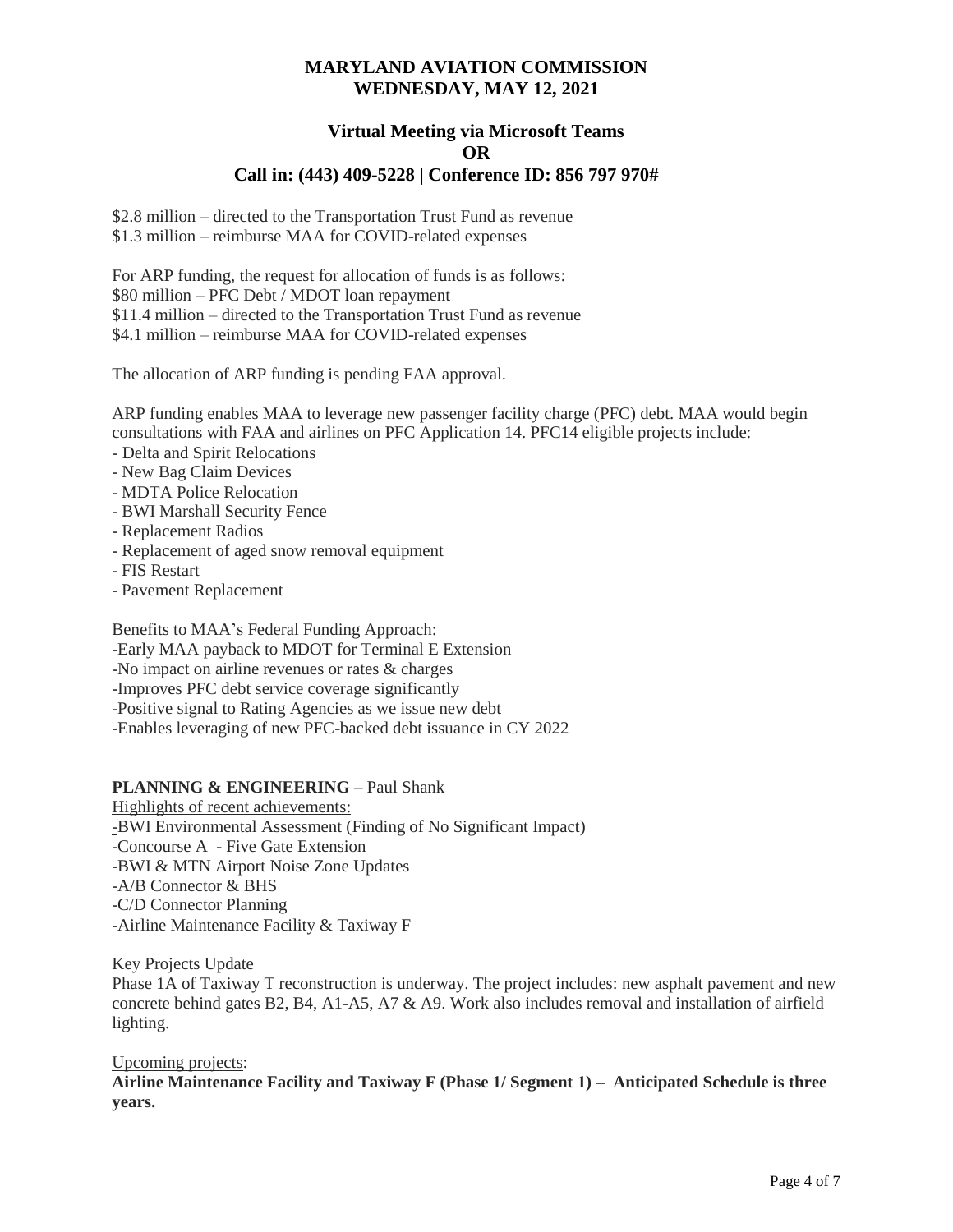### **Virtual Meeting via Microsoft Teams OR Call in: (443) 409-5228 | Conference ID: 856 797 970#**

Work includes: site development for airline maintenance facility; utilities will be brought into the site for connection to the facility; construction of perimeter roads will be realigned to allow for both landside and airside access to the facility and connectivity to the existing perimeter road near Taxiway 'W'. In addition, a portion of Taxiway 'F' will be relocated.

### **BWI Terminal Restroom Enhancement Program.**

Work includes the renovation of six sets of restrooms; two sets each in Concourses B, C, and D. Proposals were received January 14, 2021. The final stage of procurement is in process.

### **Airfield Lighting Vault Relocation – Anticipated Schedule is three years.**

Work includes building a new replacement ALV with dedicated rooms for each R/W system with fire separation for improved reliability and redundancy.

#### **Remote Transmitter / Receiver (RTR) Relocation**

Work includes supporting the relocation of the RTR (RR) installation by providing site infrastructure to allow FAA installation of the tower.

#### **Terminal A/B Connector and Baggage Handling System - Anticipated Schedule is 2021-2025.**

Work includes two-level expansion to Terminal A/B, new expanded baggage handling system, extensive sitework to include underground utility relocations and concrete apron reconstruction.

### Division of Planning  $&$  Engineering – Awards **Maryland Quality Initiative 2021 Award Winners**

Project of the Year Concourse A Improvements, Phase II

Modal Award – Over \$5M Concourse A Improvements, Phase II

Modal Award – Under \$5M Mathison Way Pavement Rehab.

International Partnering Institute 2021 Partnered Project of the Year Midfield Taxilane Rehabilitation

### **MTN OPERATIONS & MAINTENANCE** – Al Pollard

In March 2020, at the start of the pandemic began, aircraft operations at Martin State Airport declined but began rebounding last summer. Since that time, operations have remained steady. Corporate travel via charter flights to and from Martin State airport account for most of the activity. In 2020, July, August and September were strong. The winter months are usually a slow time with fewer overall flights. Aircraft operations have now picked back up in March and April 2021.

Fuel sales are up compared to last year in March and April 2020.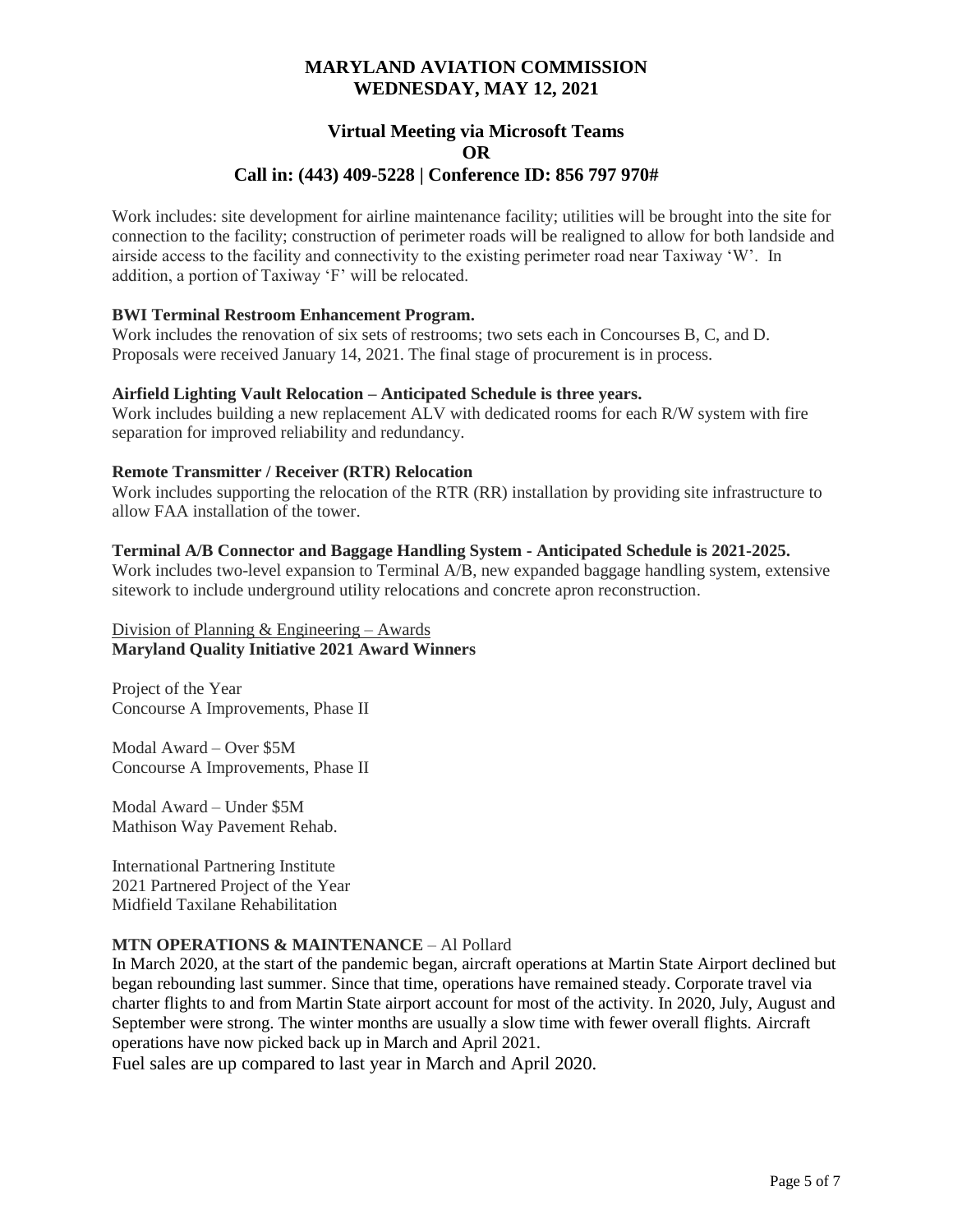### **Virtual Meeting via Microsoft Teams OR Call in: (443) 409-5228 | Conference ID: 856 797 970#**

**MARKETING & AIR SERVICE DEVELOPMENT** – Annette Fisher and Jordan Kayloe Communications and Marketing Update – The Safe to Fly Campaign is an integrated campaign designed to instill faith in our customers and illustrate how BWI Marshall is working to keep them safe. The campaign includes a variety of media assets, including 15 second, 30 second, 45 second videos. The campaign will have a presence on social media, websites and other digital platforms. It will launch soon.

BWI Marshall's Customer Service robots have launched as a pilot program, now led by the Office of Customer Experience. The robots provide information on ground transportation and parking options. They also provide general wayfinding for restrooms and concessions and answer passengers' frequently asked questions.

BWI Marshall received a variety of press coverage recently. News stories were about:

- Governor Hogan Announces Lifting of Capacity Limits, Masking and Distancing Protocols Maintained
- Quarantine Requirements Lifted on Out-Of-State Travel
- With More Americans Getting Vaccines, Confidence in Air Travel is Reaching New Highs
- BWI Marshall Airport has recently seen a steady rise of travelers, and expects more in the coming months.
- BWI Thurgood Marshall Airport to Reopen Long Term A Parking Lot on April 1

MAA's websites were recently redesigned. The websites continue to provide a wealth information, but now feature a more modern look and beautiful airport photographs.

#### Air Service and Traffic Statistics

Total passenger declines are recovering gradually.

After setting a 12-month passenger record of 27.2 million for the year-ended Feb 2020, April traffic declined 96%. By month in 2021--January fell 59%; February fell 58%; March preliminary numbers fell 43% from Mar 2019.

Cargo movement experienced strong growth in 2020. Increased Amazon service brought gains in 2020, but schedules stabilized by October; December 2020 saw record tonnage. By month in 2021--January grew 9%; February grew 3%; March preliminary numbers grew 1%.

TSA statistics show recovery at BWI Marshall leads the region. Since May 2020, the airport has recovered more quickly than DCA and IAD.

Total operations have fallen much less than passenger numbers. Cancellations were common early in the pandemic. By month in 2021--January fell 34%; February fell 41%; March preliminary numbers fell 26% from March 2019.

Looking ahead at future capacity, Q2 is down 29% from Q2 2019.

New route announcements continue sparingly during the Pandemic.